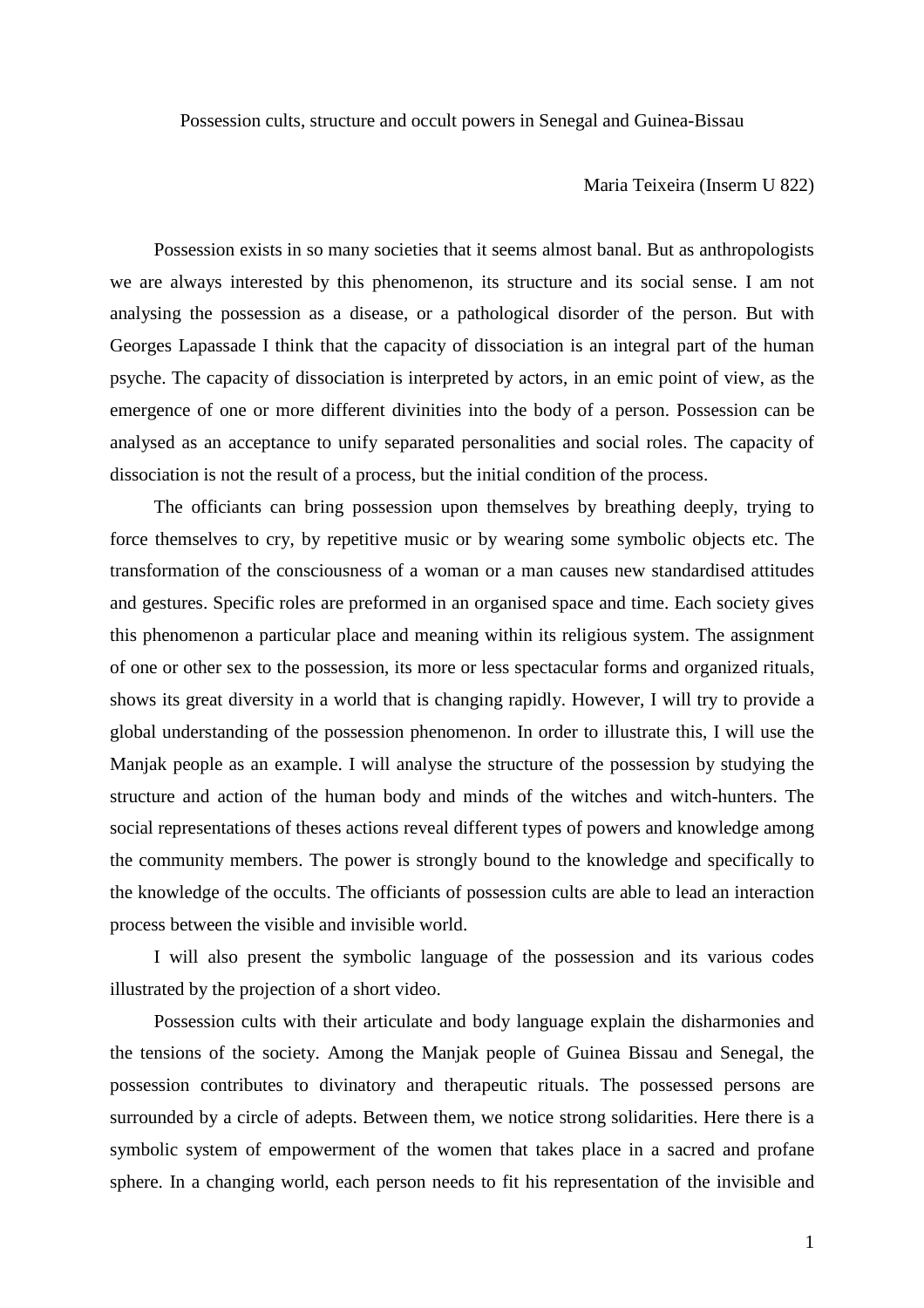visible strengths to new realities. Men are now occupied by better paying activities and they become dependent upon women to solve their occult problems. Nowadays these occult problems are growing, as are the number of shrines aimed to solve these problems. Money is given to the officiants for their divination activities and for their therapeutic rituals and some women have become famous and popular, so they now have a remunerative responsibility in their community.

There are different types of possession among the Manjak. Some manifest themselves with an alteration consciousness and others without. The first documented case of possession where the mind is altered is a relatively recent possession cult context, which appeared a hundred years ago. When hurt, the possessed person does not feel pain. In this collective cult (named kasara), there are many possessed people (the nalemp). The majority have proven to be women although men rank among its leaders but they are not possessed. Control of the possession is learned gradually but without any formal initiation, nor recourse to psychotropic substances. By imitation the officiant controls her possession step by step and the alternance of different personalities. In the beginning she can be possessed during a therapeutic ritual lead by the principal officiant of the cult, and she only helps the older possessed persons. Later on she is able to speak to reveal a problem during collective rituals and after she can do divination for patients.

When there is a possessed person in a family, the responsibility is not lost after the death of this person. The responsibility remains in the family. But there is no fixed criterion for that transmission. One day the person is possessed and the community members interpret the phenomenon as a ritual possession by divinity, or the possessed person is designated by divination without any previous possession phenomenon having occurred before the nomination.

The second case of possession without an alteration of the mind occurs in an ancient cult (named bëpene). It's not a collective cult, but the officiant (the napene) can collaborate with the collective one of kasara. This cult, requires a bilinear transmission of the responsibility from a previous dead officiant and after that an initiation. The officant can be a male or a female, but nowadays, among the Manjak people the responsibility is becoming more feminized. It is a soft possession that can be felt by the officiant as a permanent possession. The officiant stays lucid, clear-sighted. The two personalities coexist; it's not an alternance as in the previous form of possession. The officiant experiences the phenomenon on a permanent basis and plays his sacred role without forgetting the acts that she has already performed.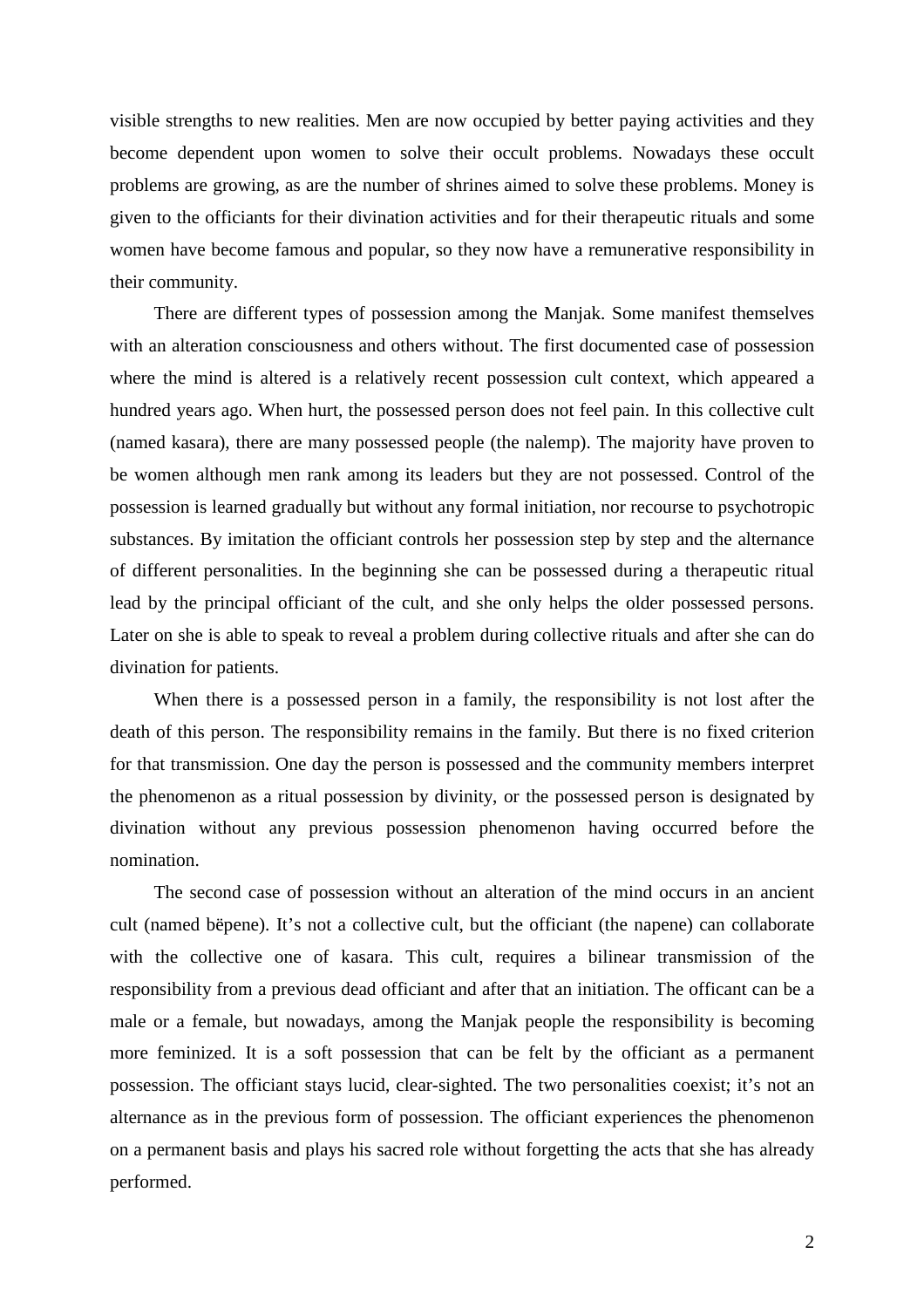Some persons are able to act as a possessed person with or without a changed consciousness. They have responsibilities in both types of shrine. This is why I do not agree with Lapassade when he says that there is a greater control of the dissociation when the officiant is lucid. It is not a question of more or less control. There are two forms of dissociation. Both types of possession are useful depending on what the officiant has to do. And both types need an apprenticeship in order to improve the control of the possession, even if there is no formal initiation in one case. During the life the officiant continues deepen her knowledge.

There is a structural organisation of the different types of possession, divinatory or therapeutic possession, and of the different types of witchcraft attacks, the anthropophagic ones and the others that are done via a maleficent object as can be seen in the following structure.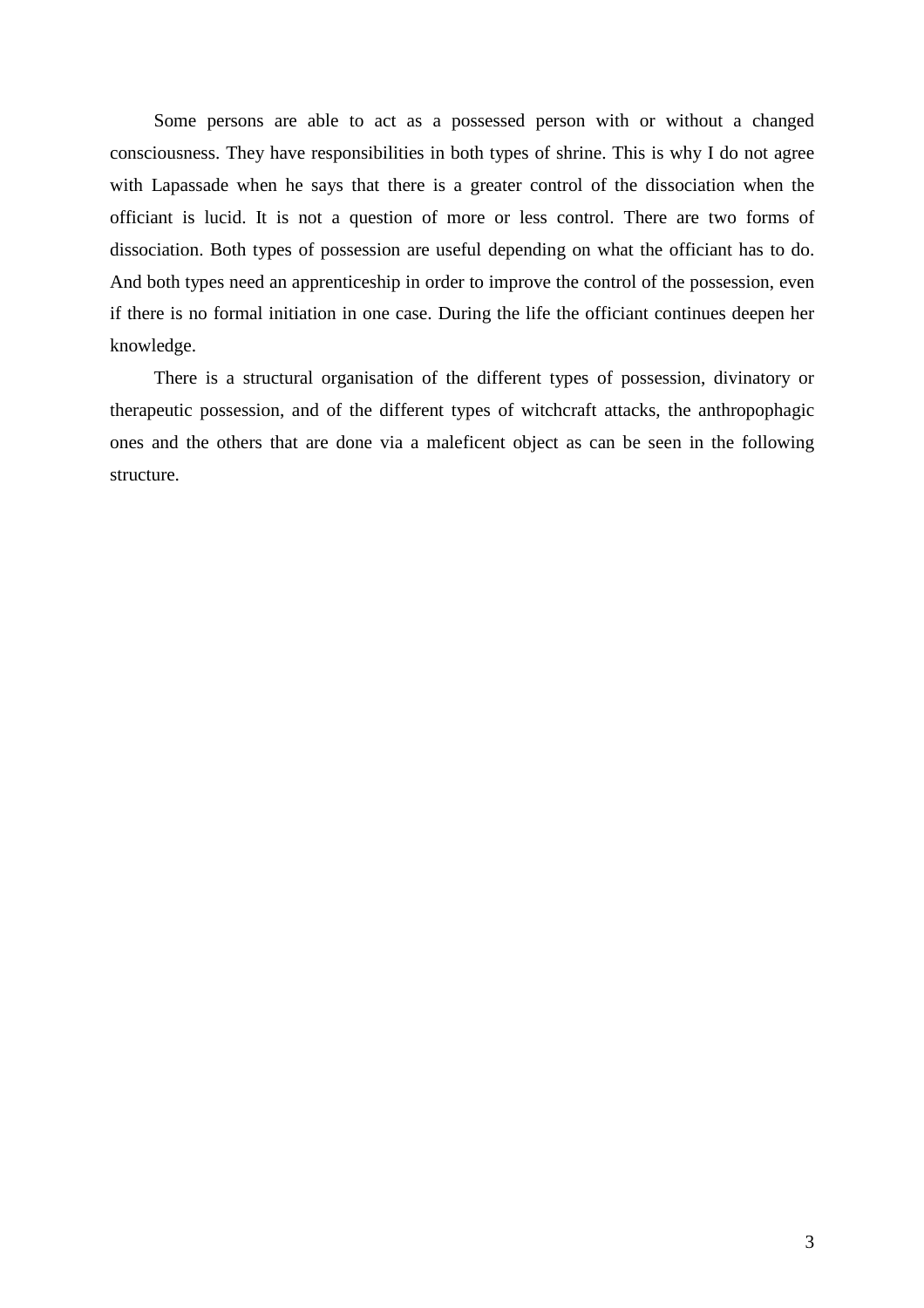| Witch hunters                                                                                             |               |                                                       |                | Persons                         | Witches                                           |             |               |  |
|-----------------------------------------------------------------------------------------------------------|---------------|-------------------------------------------------------|----------------|---------------------------------|---------------------------------------------------|-------------|---------------|--|
| Possessions with or without conscience                                                                    |               |                                                       |                | without                         | Neither possessed. Communication with occult      |             |               |  |
| alteration. Communication with occult                                                                     |               |                                                       |                | specific                        | entities. Projection of the witch body or         |             |               |  |
|                                                                                                           |               | substance into other bodies and places.<br>powers but |                |                                 |                                                   |             |               |  |
| Centripetal movement                                                                                      |               |                                                       |                | who can<br>Centrifugal movement |                                                   |             |               |  |
|                                                                                                           |               |                                                       |                | acquire                         |                                                   |             |               |  |
|                                                                                                           |               |                                                       | certain ones   |                                 |                                                   |             |               |  |
| nalemp                                                                                                    | napene        | namañã                                                | ñan            |                                 | nakalam                                           | natapar     | nare kakut    |  |
| $\hspace{0.1mm} +$                                                                                        | $+$           | $^{+}$                                                | $+/-$          |                                 |                                                   |             |               |  |
|                                                                                                           |               |                                                       |                |                                 |                                                   |             |               |  |
|                                                                                                           |               |                                                       |                |                                 |                                                   |             |               |  |
|                                                                                                           |               |                                                       |                |                                 |                                                   |             |               |  |
| The invisible                                                                                             | The invisible | Legitimate,                                           | Ambivalent     |                                 | Illegitimate,                                     | The visible | The visible   |  |
| becomes                                                                                                   | becomes       | rightful                                              | neutrality can |                                 | unlawfulness                                      | becomes     | becomes       |  |
| visible,                                                                                                  |               | visible during public actions                         | transform      |                                 | secret actions                                    | invisible   | invisible,    |  |
| apparition of                                                                                             | an extraction |                                                       | into witches   |                                 |                                                   | during the  | disappearance |  |
| the power                                                                                                 | of maleficent |                                                       | or witch       |                                 |                                                   | throw of    | of the witch  |  |
| against                                                                                                   | substances    |                                                       | hunters        |                                 |                                                   | maleficent  |               |  |
| witches                                                                                                   |               |                                                       |                |                                 |                                                   | substances  |               |  |
| kare kakut is an association where les clairvoyants<br>kasara is an association where the clairvoyants et |               |                                                       |                |                                 |                                                   |             |               |  |
| les adepts non clairvoyants collaborate between                                                           |               |                                                       |                |                                 | collaborate between themselves and with invisible |             |               |  |
| themselves and with invisible entities                                                                    |               |                                                       |                | entities                        |                                                   |             |               |  |
| Legend                                                                                                    |               |                                                       |                |                                 |                                                   |             |               |  |

Body envelope  $\Box$  Consciousness  $\Box$  Consciousness and clairvoyance  $\Box$  Consciousness but not systematic clairvoyance Envelope, object, evil substance  $\bigotimes$  Occult power strength  $\Box$  body shift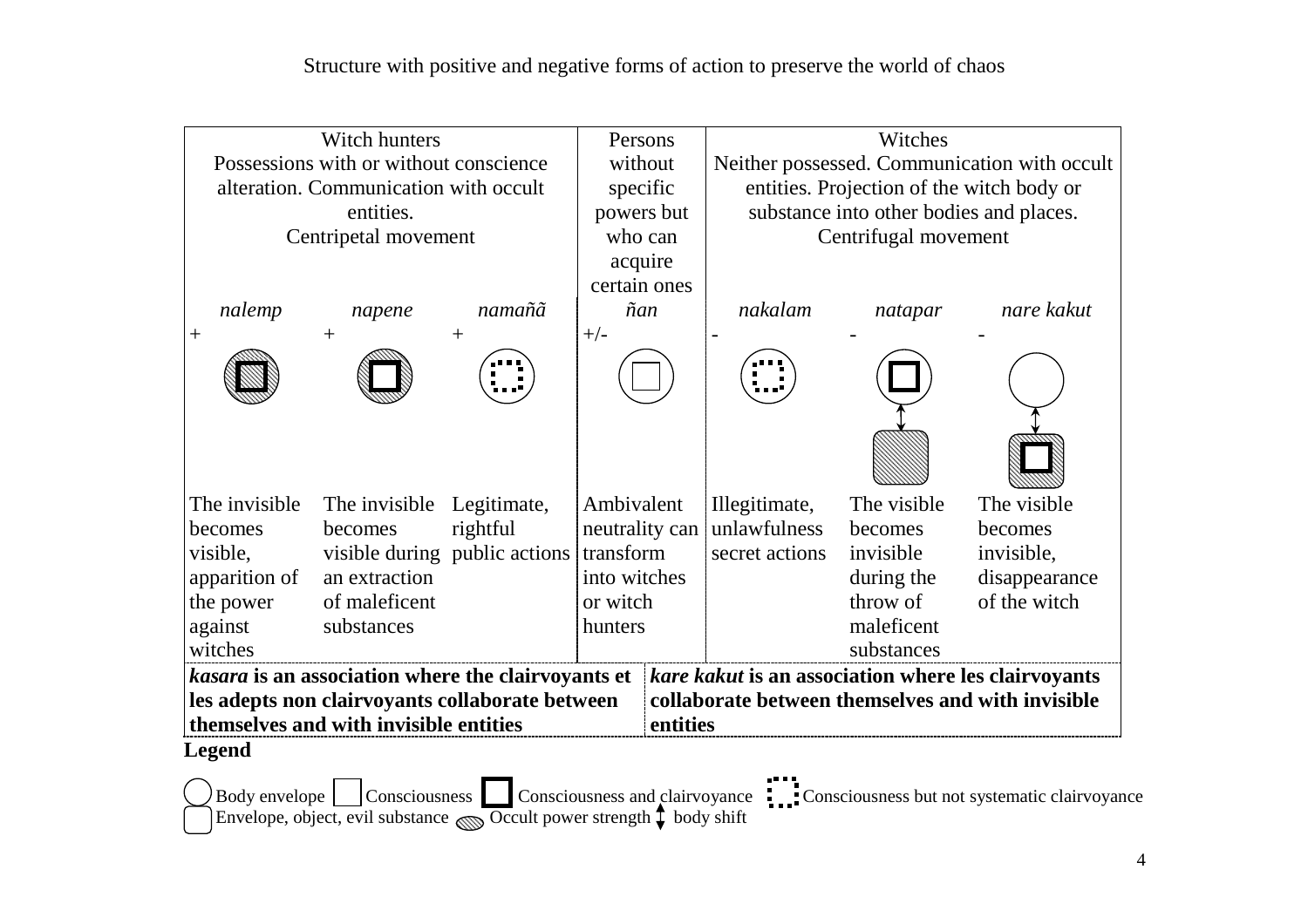1- The ignorance of a person without a specific power (the ñãn, in the centre of the structure) can lead to the witchcraft or sorcery side of the society or to the positive and therapeutic side. This neutral ambivalence is fragile and sometimes easily influenced by the maleficent entities. There are two sides to the maleficent one and the beneficent one. In each side there are people and occult entities collaborating. Here we are not analysing the structure of the occult entities but only the structure of the occult capacity of witches and witch hunters.

We will see the positive side of the structure

2- The nalemp body and conscience are invested by a beneficent power (therapeutic and divinatory). The human body is invaded and the consciousness too. This possession occurs with an altered consciousness state. The possessed person hunts and escorts the maleficent and savage entities from the domestic places to wild territory. This power is not inherited by a systematic transmission and there is no ritual initiation. As I said, the apprenticeship is observing the elders, and after the first trance interpreted as a possession by a divinity, slowly the officiant will be capable of controlling his possession which becomes less spectacular, receiving softly the invisible entity in her body. The learning is by emotional experience of the possession and an objective imitation and knowledge of the cosmogony. Children are growing up in a favourable environment; they attend rituals and see the possessed act and imitate them.

3- The napene body is invested by a beneficent power (therapeutic and divinatory). The human body is invaded but not the consciousness. The possession occurs without an altered consciousness state. They remove from the bodies of the victims and from the domestic places, maleficent objects. They recover and return to the bodies of sick persons the vital principle that has been stolen by a witch. As I said, this power is inherited from an ancestor and there is a ritual initiation. During this initiation there is a stage with a sort of shamanistic contact with spirits, divinities and ancestors. The initiation includes a journey of the vital principle of the novice into the occult world, as in a shamanistic system. Manjak say that the neophyte is dead. As analysed by Bertrand Hell there is no rigid separation between possession and shamanism, in some societies the two forms of contact with the spirits coexist. The learning is by emotional experience (this ritual death is frightening) and by objective apprenticeship. For one week the novice has to learn, from a teacher, how to lead a lot of rituals and the powers of various plants.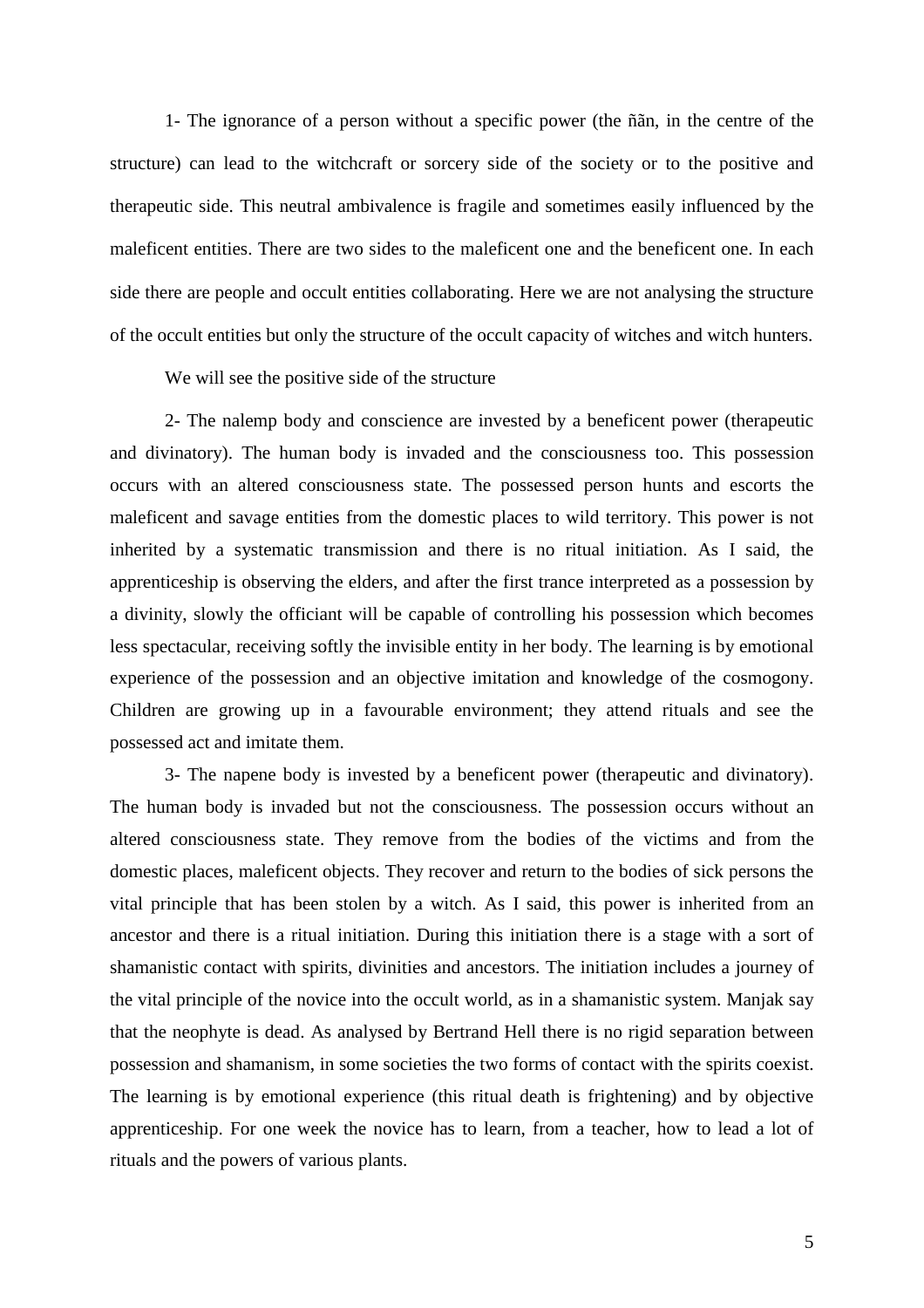4- Among namañã, consciousness and clairvoyance are unsystematically in the body. The namañã is rather positive. He or She is authorized to use the domesticated power of a shrine. Without possession the clairvoyant can play a role to help the society.

The collective kasara cult gathers adepts, nalemp, napene and namañã. The collaboration between nalemp and namañã is important. The namañã make the libation and the nalemp is possessed but she forgets what she has said, but not the namañã, who can warn people affected by the problem. The namañã is sometimes an ancient possessed person and too old to continue this tiring experience.

Theses responsibilities are means to improve a certain power and an aura in the community. It's a means of empowerment for the nalemp, napene and namañã, who have the knowledge and the capacity to make decisions that involve the healing or the death of members of the community. Their flexibility in their interpretation of the misfortune ensures and consolidates the continuity of the cult. The cult leaders are able to adapt to a reality, which is constantly changing. The more violent the social crisis, more active the cult, but when there is no problem, the cult tends to be less active and sometimes disappears. But nowadays in rural and urban West Africa witchcraft is growing.

We will see the negative side of the structure

5- The nakalam is a bad person. The clairvoyance is not systemically in the body. Their action is rather negative. They involve wild powers or illegally diverted power of a shrine.

6- The natapar body launches a pathogenic substance which can be innate or acquired. The person is obliged to do this in order to avoid feeling pain. He projects his affliction on to others. There is a projection of a maleficent substance into the body of their victims.

7- The nare kakut human body is left during the night in his bed, while his wild occult body goes away to perform maleficent actions. He invades other bodies to hide him self and steals, the vital principle of the person and transform it into human flesh to eat.

This structural opposition with positive and negative power is not fixed. A person can be a positive officiant one day, and in secrecy, another day or during the night, a witch. An officiant can be a napene and a nalemp or a witch a natapar and a nare kakut.

But as you can see, for one power there is an opposite strength. The most important is the equilibrium between different entities, witches and witch-hunters. In fact Manjak people do not want to eliminate the maleficent, because, without maleficent or affliction, nobody will be interested by their community and life will be very uninteresting and boring. So the possessed persons and the adepts of the possession cult have to maintain the world in a certain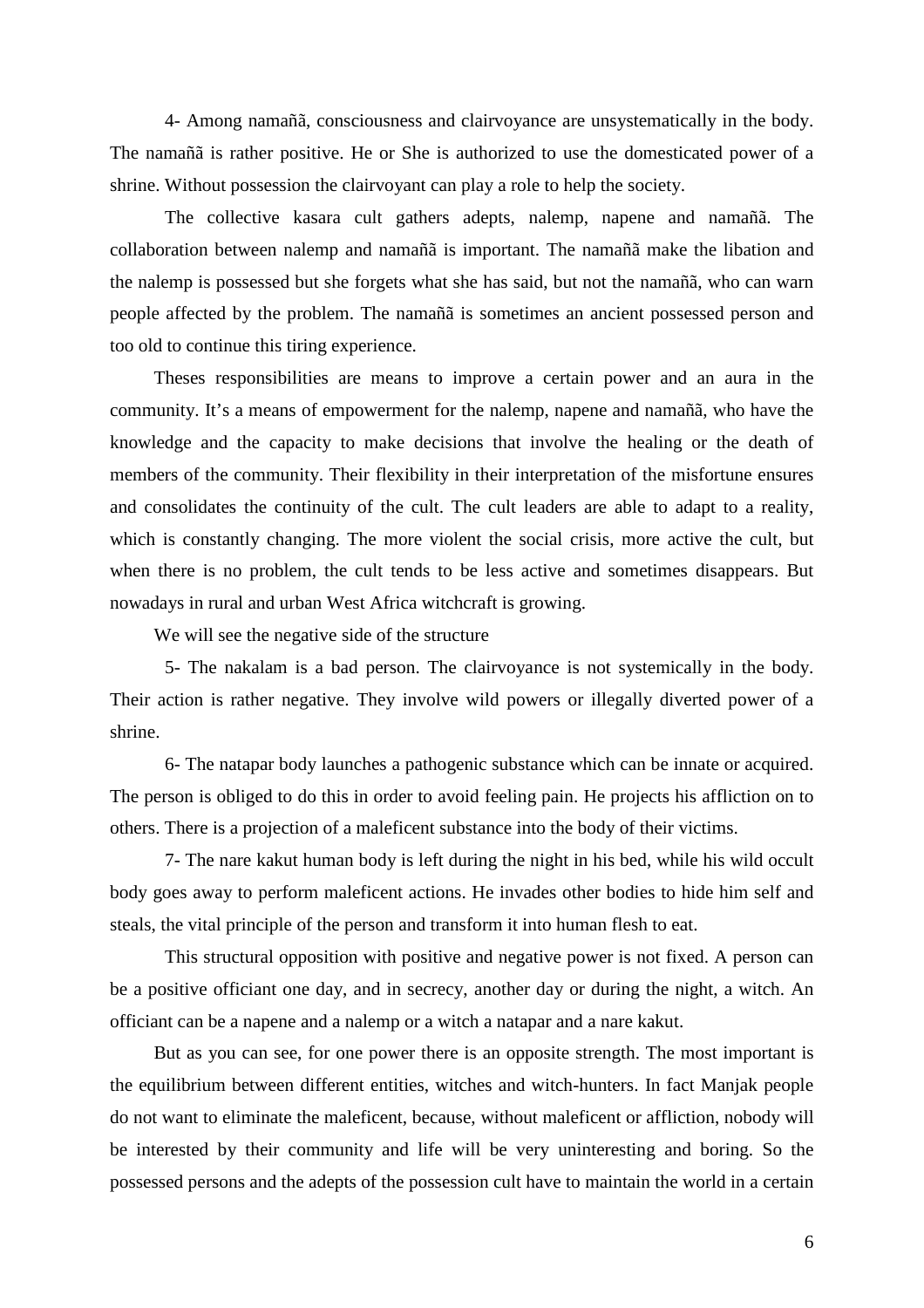order to avoid the chaos. So everybody, the maleficent and the beneficent entities or humans, can have an existence and the rituals can be performed. Each ritual must be done with a minimal oblation and libation that nurture the occult entities and the witches, witches hunters and the circle of their family and friends. Each one has a role and a function to play in the structure of the system.

There were some possession cults with possessed men like the Nya cult in Mali studied by Colleyn. In this case the cult is central to the religious system. It is a fact that when the cult is more marginalized the officiants are likely to be feminine. In Guinea-Bissau the cult is more masculine than in Senegal where the cult is more marginalized in a migration context. Men leave the position to women who are more zealous and better at assuming that role. But in another side as told previously, the men become dependent upon the women to solve their occult problems. Nowadays, the sorcery and the witchcraft are developing in a context of concurrence. The occult attacks are not regressing. When the cult becomes more peripheral, that does not mean that it becomes less important in the life of a person especially when he feels under threat from the occults strength.

The possession as a human capacity of dissociation is necessary in order to receive a new personality, which fits with the work that needs to be done. This role places the possessed person in a dominant position to control the disorder of the community. The human capacity of dissociation, allows the performance of the possessed person. They can adopt an out of the ordinary attitude to fight an out of the ordinary problem.

Possessed persons discover misfortunes that threaten Manjak society and, by the same way, offer a means to counter it. A sense is given to misfortune by creating answers whose symbolism is recognized by the community members. After each crisis, this system of direct communication and action with the divinities gives a new equilibrium to the community.

As we can see in the video that I will show, Manjak trance is seldom spectacular even if emotions can overflow and make the possessed women become more violent, threatening, or emotional. The vocabulary of the possessed person expresses an active and a passive position. The Manjak say that the person holds the bed on the head (a little bed witch is element of the possession cult) (it's an active position), that the person is catches (it's a passive position) or when the person is speaking with the divinity (it's a neutral position, when the person is in catalepsy).

In oral societies, the knowledge of the possessed person is flexible and bound to the power. This occult knowledge and power are fitting to the reality and integrating news data. It's why possession exists in so many oral societies and when the cult is not too rigid (rigidity